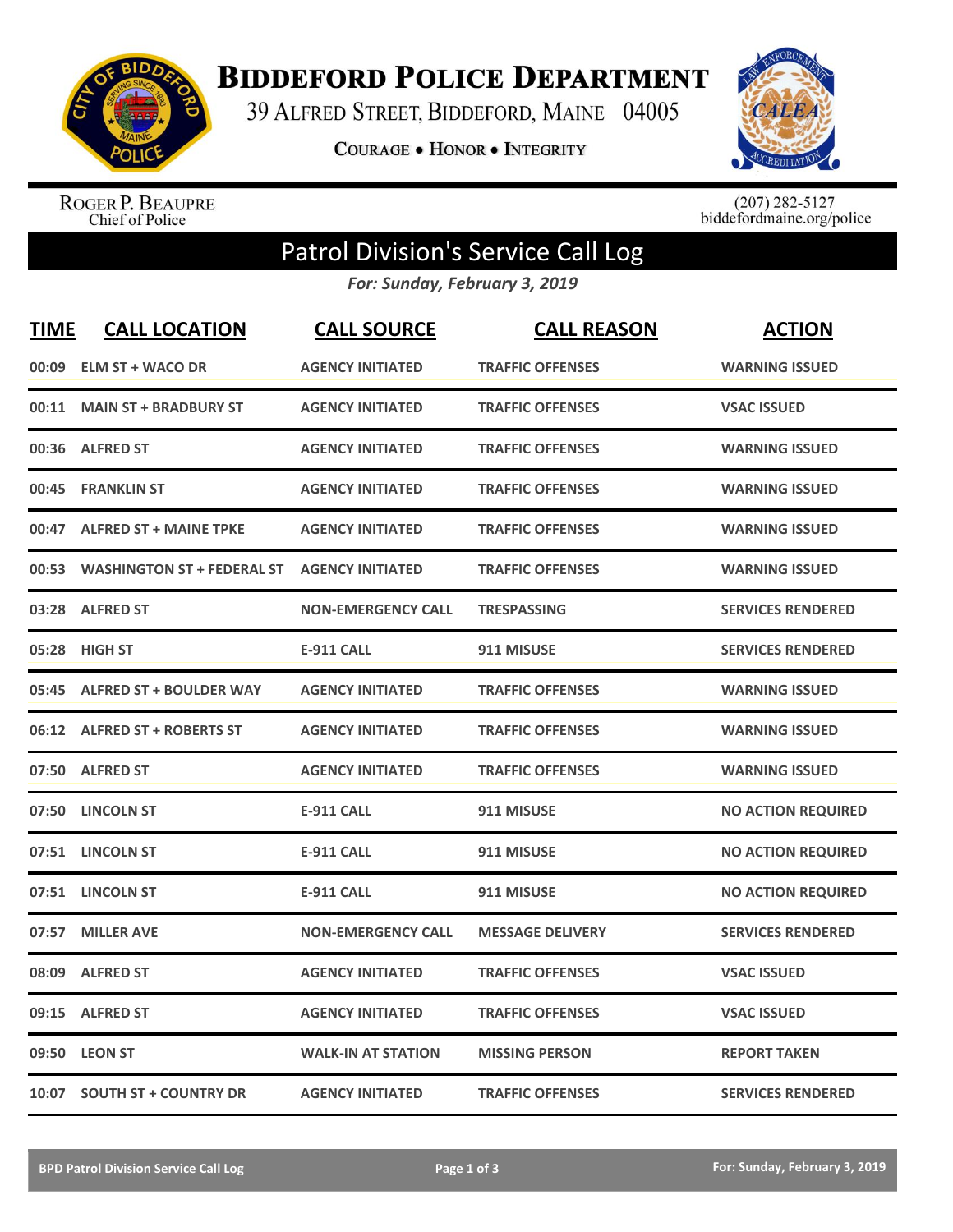| <b>TIME</b> | <b>CALL LOCATION</b>                              | <b>CALL SOURCE</b>                | <b>CALL REASON</b>                                                     | <b>ACTION</b>                |
|-------------|---------------------------------------------------|-----------------------------------|------------------------------------------------------------------------|------------------------------|
| 10:17       | <b>RIVER RD</b>                                   | <b>AGENCY INITIATED</b>           | <b>TRAFFIC OFFENSES</b>                                                | <b>WARNING ISSUED</b>        |
|             | 10:32 ALFRED ST                                   | <b>AGENCY INITIATED</b>           | <b>TRAFFIC OFFENSES</b>                                                | <b>CITATION ISSUED</b>       |
|             | <b>CHARGE: PERMIT UNLAWFUL USE</b>                |                                   |                                                                        |                              |
|             | 10:51 ALFRED ST                                   | <b>NON-EMERGENCY CALL</b>         | <b>PAPERWORK</b>                                                       | <b>PAPERWORK SERVED</b>      |
|             | 10:51 FOSS ST                                     | <b>NON-EMERGENCY CALL</b>         | <b>SUSPICION</b>                                                       | <b>REPORT TAKEN</b>          |
|             | 11:31 BACON ST                                    | <b>E-911 CALL</b>                 | 911 MISUSE                                                             | <b>SERVICES RENDERED</b>     |
|             | 11:33 PRECOURT ST                                 | <b>AGENCY INITIATED</b>           | <b>TRAFFIC OFFENSES</b>                                                | <b>CITATION ISSUED</b>       |
|             | 12:02 ELM ST                                      | <b>AGENCY INITIATED</b>           | <b>TRAFFIC OFFENSES</b>                                                | <b>CITATION ISSUED</b>       |
| 12:10       | <b>MARINER WAY</b>                                | <b>NON-EMERGENCY CALL</b>         | <b>SUSPICION</b>                                                       | <b>FIELD INTERVIEW</b>       |
|             | 13:03 HILL ST + COTTAGE ST                        | <b>AGENCY INITIATED</b>           | <b>TRAFFIC OFFENSES</b>                                                | <b>WARNING ISSUED</b>        |
|             | 13:19 ALFRED ST                                   | <b>E-911 CALL</b>                 | 911 MISUSE                                                             | <b>WARNING ISSUED</b>        |
|             | 13:23 ALFRED ST                                   | <b>WALK-IN AT STATION</b>         | <b>COURT ORDERED CHECK IN</b>                                          | <b>SERVICES RENDERED</b>     |
| 13:43       | <b>BARRA RD</b>                                   | <b>NON-EMERGENCY CALL</b>         | <b>ANIMAL COMPLAINT</b>                                                | <b>SERVICES RENDERED</b>     |
|             | 14:07 ELM ST                                      | <b>E-911 CALL</b>                 | <b>CHECK WELFARE</b>                                                   | <b>TRANSPORT TO HOSPITAL</b> |
| 14:09       | <b>LAFAYETTE ST</b>                               | <b>WALK-IN AT STATION</b>         | <b>JUVENILE OFFENSES</b>                                               | <b>SERVICES RENDERED</b>     |
|             | 14:39 SEVIGNY AVE                                 | <b>E-911 CALL</b>                 | 911 MISUSE                                                             | <b>SERVICES RENDERED</b>     |
|             | 15:19 ALFRED ST + ANDREWS RD                      | <b>AGENCY INITIATED</b>           | <b>TRAFFIC OFFENSES</b>                                                | <b>VSAC ISSUED</b>           |
|             | 15:52 GUINEA RD + INDEBT DR                       | <b>AGENCY INITIATED</b>           | <b>TRAFFIC OFFENSES</b>                                                | <b>WARNING ISSUED</b>        |
|             | 16:22 GOOCH ST                                    | E-911 CALL                        | 911 MISUSE                                                             | <b>NO ACTION REQUIRED</b>    |
|             | 16:22 ALFRED ST                                   | <b>E-911 CALL</b>                 | 911 MISUSE                                                             | <b>NO ACTION REQUIRED</b>    |
|             | 16:30 MARINER WAY + SHOPS WAY                     | <b>AGENCY INITIATED</b>           | <b>TRAFFIC OFFENSES</b>                                                | <b>WARNING ISSUED</b>        |
|             | 16:37 GUINEA RD + MEETINGHOUSE R AGENCY INITIATED |                                   | <b>TRAFFIC OFFENSES</b>                                                | <b>WARNING ISSUED</b>        |
|             | 16:45 ALFRED ST                                   | <b>WALK-IN AT STATION</b>         | <b>COURT ORDERED CHECK IN</b>                                          | <b>SERVICES RENDERED</b>     |
|             | 17:37 ALFRED ST                                   | NON-EMERGENCY CALL WARRANT ARREST |                                                                        | <b>ARREST(S) MADE</b>        |
|             | <b>CHARGE: WARRANT ARREST</b>                     |                                   | OFFENDER: JANICE LEE SHAW  AGE: 43  RESIDENT OF: OLD ORCHARD BEACH, ME |                              |
|             | 17:37 ANDREWS RD                                  | <b>AGENCY INITIATED</b>           | <b>SUSPICIOUS VEHICLE</b>                                              | <b>SERVICES RENDERED</b>     |
|             | 17:40 ALFRED ST                                   | <b>AGENCY INITIATED</b>           | <b>TRAFFIC OFFENSES</b>                                                | <b>WARNING ISSUED</b>        |